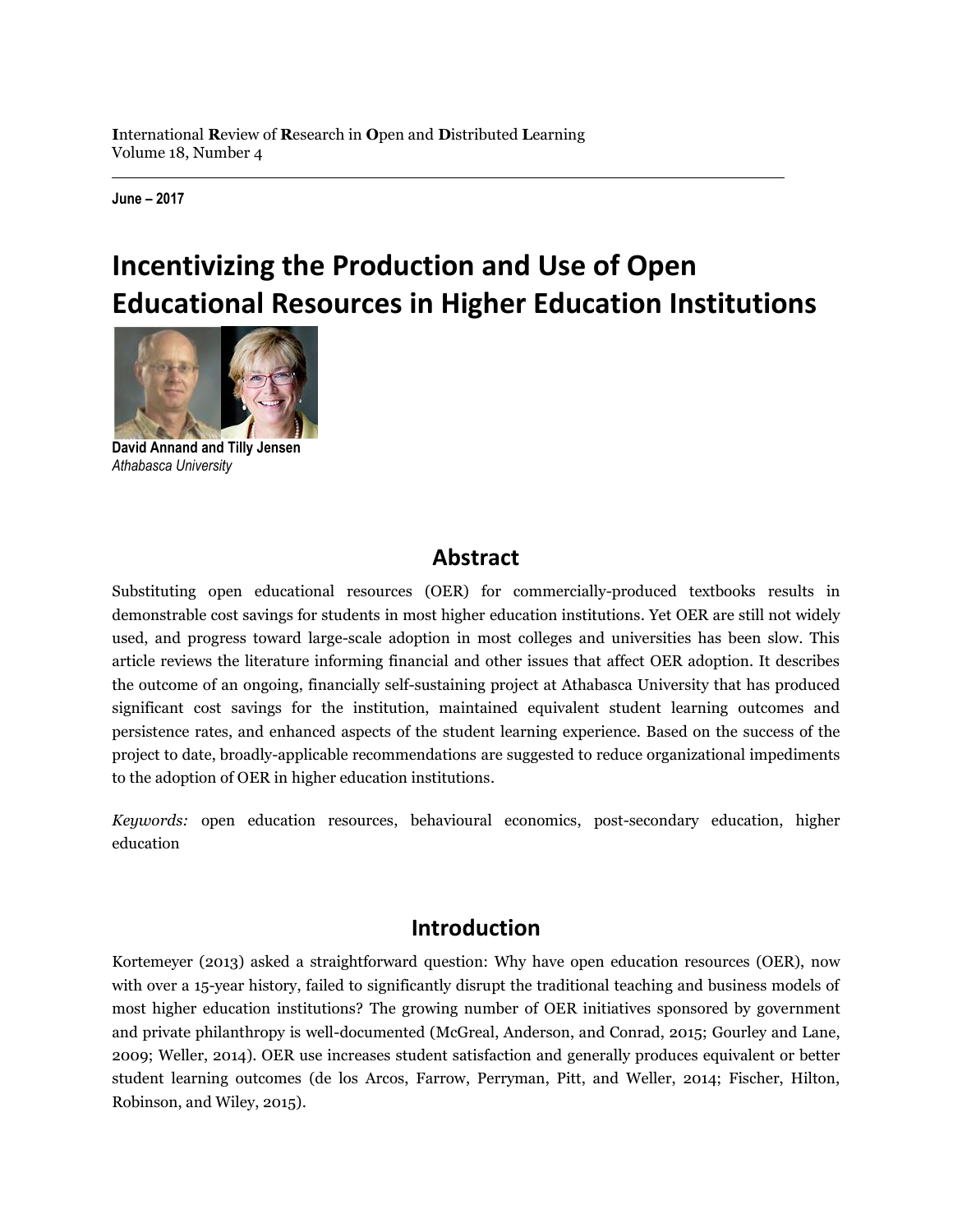Potential financial savings for students are large because the costs of OER are so much lower than commercially-produced textbooks. The College Board Advocacy and Policy Center (2016) noted the average U.S. undergraduate student attending public four-year on-campus education budgeted to spend almost C\$1,200 per year on textbooks during the 2015-16 academic year. Senack and Donoghue (2016) stated that the cost of college textbooks has risen over the past decade at about four times the rate of general inflation. This now accounts for about 25% of the cost of an average student's higher education in the US. They surveyed almost 5,000 U.S. college and university students and reported that 30% of respondents now require student aid to pay for textbooks. Extrapolating across the U.S. undergraduate population, over C\$3 billion of student aid is used for this purpose, in addition to the related interest burden placed on these often-marginalized students. The detrimental effect on a student's learning experience is commensurately large. About 65% of students do not purchase required commercial textbooks because of high cost, despite most recognizing that this will negatively affect their course results.

There are examples of increasing use of OER in higher education. Klein (2015) reported that as of September 2016, the University of Maryland University College will be using OER in all its undergraduate courses. Concern with costs to students was cited as the compelling reason. Ruth and Boyd (2016) reported that OpenStax OER texts are now used by about 20% of US degree-granting institutions, amounting to savings to students of over C\$39 million in the 2015-16 academic year alone. The Open Education Textbook project sponsored by BCcampus has saved students an estimated Cdn\$1.5 million to date (Jhangiani, Pitt, Hendricks, Key, & Lalonde, 2016). But despite these initiatives and the obvious benefits of OER textbooks, their use is still only a fraction of the total textbook market for higher education. Some of the realities limiting OER as replacements for commercial textbooks are discussed below.

## **Factors Impeding OER Use**

Many obstacles to broader OER adoption have been cited in the literature. In a survey of over 2,000 U.S. faculty, Allen and Seaman (2014) found that the most significant barrier to OER adoption was the perception that too much faculty time was required to locate, evaluate, and incorporate material. A followup study of 3,000 U.S. faculty confirmed this (Allen & Seaman, 2016). Concerns have been expressed about OER quality, and faculty issues like the potential loss of control over intellectual property, inertia, resistance to change, excessive workload, and absence of institutional support (Plotkin, 2010; Sclater, 2010; Bossu & Tynan, 2011; Butcher & Hoosen, 2012; Okonkwo, 2012; Armellini & Nie, 2013; Feldstein, 2014; Weller, 2014; Jhandiani et al., 2016). Commercial publishers maintain sophisticated marketing channels and provide often-elegant instructional aids, adaptive learning, and assessment systems inextricably linked to educational content. These make it easier for faculty to opt for the *status quo* (Senack & Donoghue, 2016).

Kortemeyer (2013) cited four main issues that prevented more widespread use of OER: time needed to discover and link suitable OER material into a suitable curriculum; lack of quality control and feedback procedures to improve content and reduce error; lack of faculty expertise in integrating OER into existing course management systems, and lack of faculty buy-in to the OER ideology. As well, faculty scholarship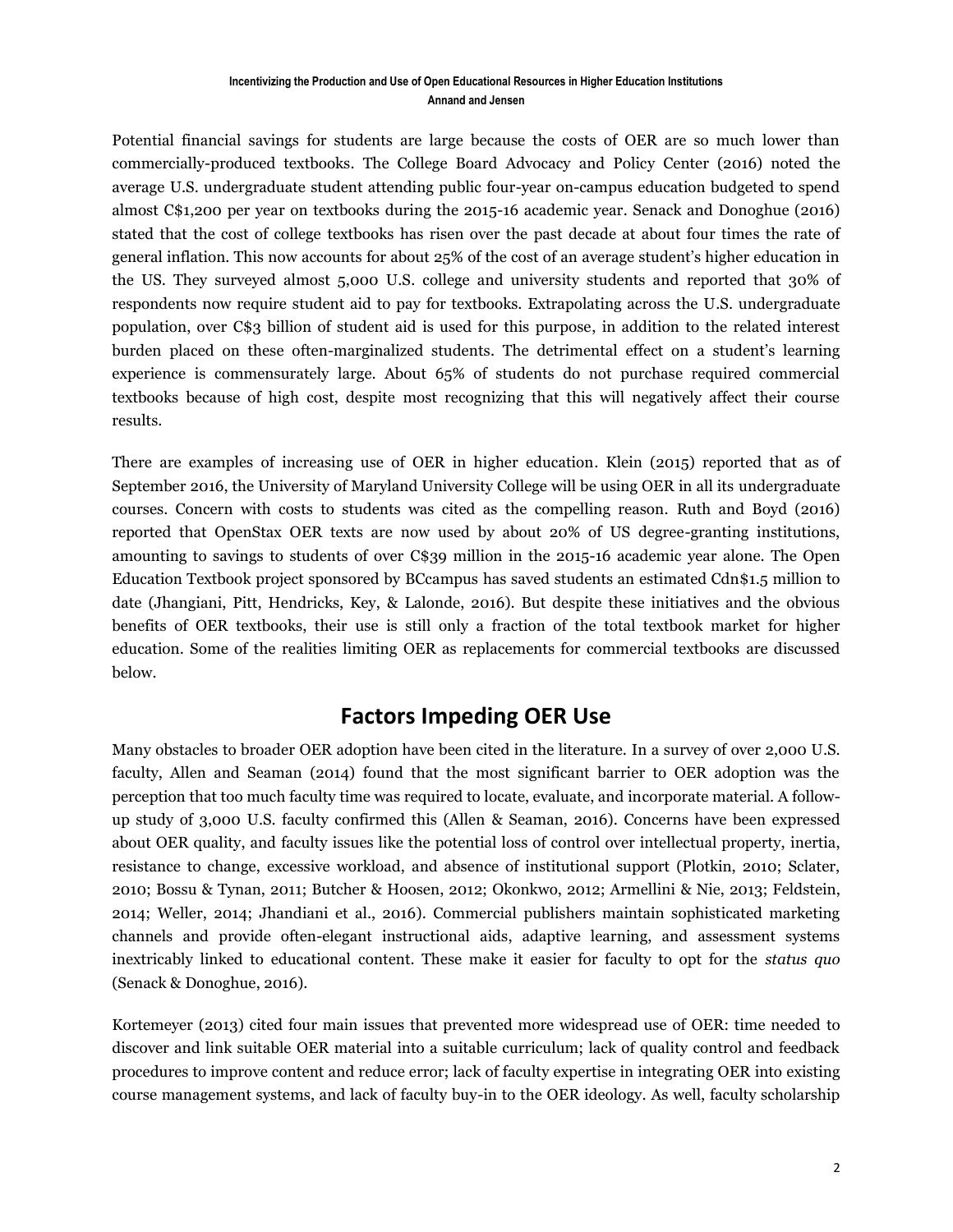as it relates to OER development is difficult to evaluate, because impact factors and citation indices do not exist (unlike journals), and sales figures are not available (unlike textbooks authored for commercial sales). As a result, OER research is perceived as undervalued.

Many barriers to OER as replacements for entire textbooks arise in higher education institutions from the academy's historical reliance on commercial publishers and the industry's growing concentration. Senack and Donoghue (2016) noted that mergers and acquisitions have created a relative oligopoly in the U.S. higher education textbook market. Five publishers account for 80% of the market. Rival firms avoid competing against popular textbooks in certain subject areas. Publishers eschew meaningful measures of quality like relative student success, and focus instead on author reputation and extravagant textbook design. Weller (2014) concluded that there is a "long-standing cultural ecosystem" (p. 85) surrounding the current use of textbooks in higher education that has yet to be adequately disrupted by the OER movement.

Commercial publishers' time-worn revenue-generation strategies also continue. Senack and Donoghue (2014) noted that to maintain the market for new textbooks, publishers create trivial updates that require adoption of new, more expensive versions of a text, or customize texts to limit broad use and curtail the used textbook market. But the publishing industry has also developed tactics to generate new revenue streams. Over 80% of students incurred additional costs to gain access to publisher's online supplemental learning material and assessments. In response to the fact that OER drives the costs of educational content to zero, Wiley (2013) described how publishers have developed additional features like adaptive learning services that tailor instructional, feedback, and assessment activities to learner traits. These and other for-profit services have been closely tied to access to free digital educational content. With the introduction of e-texts, course content is no longer the personal property of students. Length of access time is restricted, as is the ability to re-sell texts by students. E-texts are priced so that the publishing industry's net revenues are increased despite the significantly lower production and distribution costs involved.

Non-financial changes to current digital publishing practices have been suggested. Wiley (2013) argued that in situations where proprietary services are bundled with OER content, the source code should be openly licenced, along with students' personal notes and annotations. Students should have the right to download information they create. Other solutions centre on changing the characteristics of the OER development process to resemble those of the open software movement. Most importantly, multiple and independent experiments incorporating feedback loops and the '5Rs' of openness would result in better identification of content errors and design deficiencies, and produce a larger user community (Stacey, 2013; Weller, 2014, Wiley, 2015).

Others noted that administrators could encourage OER adaptation and use by marshalling staff expertise, allowing faculty time to create and adopt OER, funding research and development of OER by internal reallocation of revenue, tying support for open educational practices to the institution's mission and strategic plan, and encouraging more flexible instructional approaches (Jhangiani et al; Iioshoyi & Kumar, 2008). Senack (2014) suggested that students should advocate more strongly for use of OER by their institutions.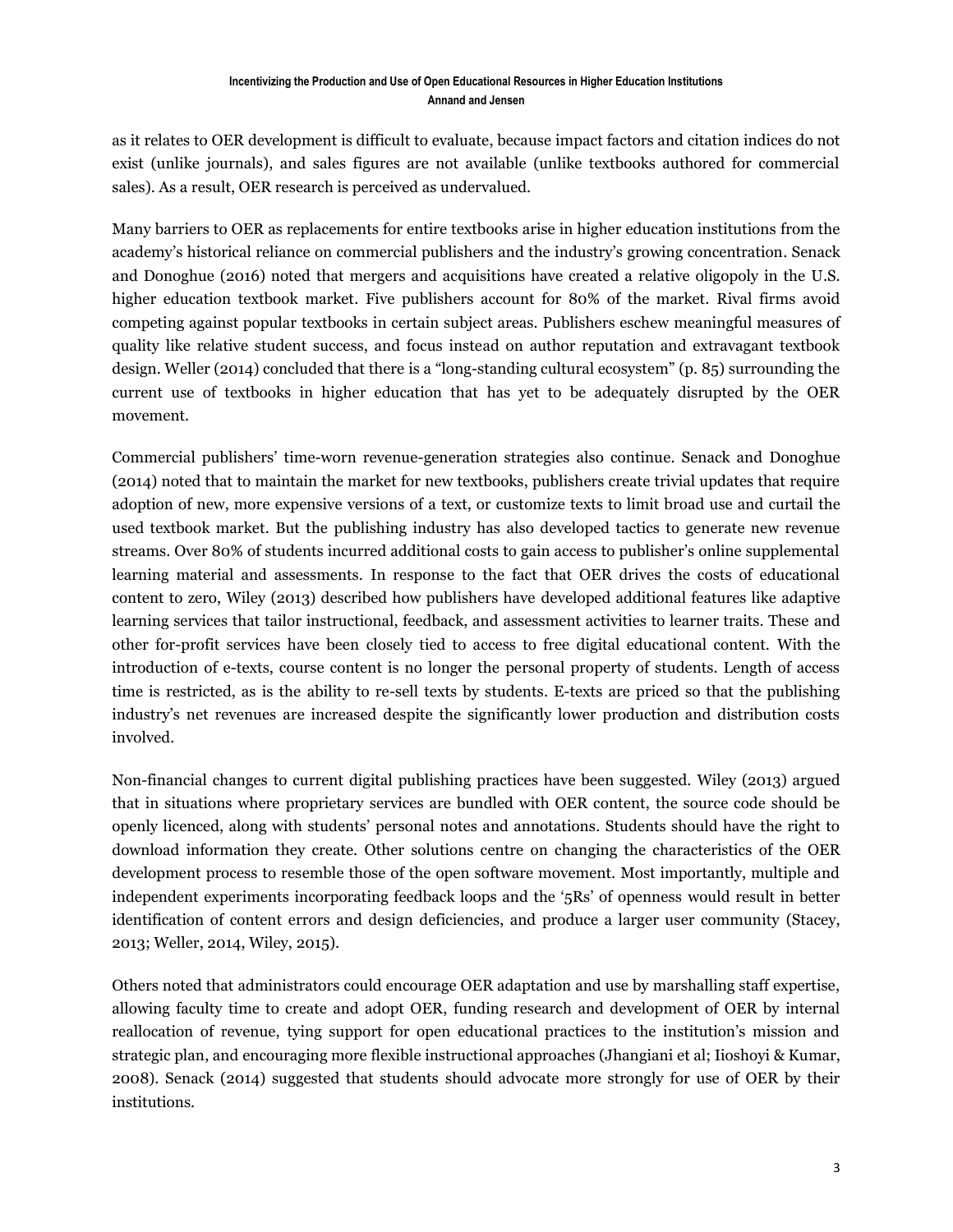Wiley (2015) argued that raising awareness about OER is its most pressing need. OER fundamentally requires critical mass for success. This requires the participation of those further along the technology diffusion continuum described by Rogers (2003), especially early-majority and late-majority adopters. Wiley (2015) opined that adoption of OER may significantly accelerate once even 15% of faculty start using these resources because a self-reinforcing, virtuous cycle of greater use will beget greater awareness, which will in turn result in greater use. While this may occur, Rogers (2003) also noted that a valid competitive strategy for early- and late-majority technology adopters is to wait and merely use resources produced by others. This tendency may encourage greater OER use, but not until relatively complete OER substitutes for textbooks and related instructional and assessment aids are available. Wiley's suggested cascade of supporting developments thus seems all the more important: first, a large, successful track record of OER adoption, then recognition by institutions of the value of OER, followed by faculty incentives to develop and use OER.

Financial changes have been proposed, including a general call for publishers to alter their business models so that costs to students are reduced (Senack & Donoghue, 2016). This will likely remain unheeded given that the generally-accepted, principal role of publicly-traded corporations is to maximize profit for shareholders. Various lists of OER funding models have been developed (Dholakia, King, & Baraniuk, 2006; Downes, 2007), but most presuppose state or philanthropic funding. As Annand (2015) noted, this is transitory and requires institutions to continually compete for funds. Granting authorities still need to re-deploy scarce funds to encourage OER adoption in the face of competing resource claims by equally-worthwhile endeavours. There is a notable dearth of OER projects that survive beyond the duration of their start-up funding.

However, some successes have been noted. Senack (2015) reviewed the results of campus-based OER pilot project at five U.S. higher education institutions. On average, these projects saved students about C\$128 per course. At most of the participating campuses, small grants provided incentives for faculty to convert to OER. At one, a full-time staff member was hired to promote OER adoption and work directly with faculty. At University of Massachusetts, Amherst, C\$60,000 of grants over four years produced total estimated savings of almost C\$1 million in just the inaugural semester of each project. At Kansas State University, an investment of C\$96,250 produced students savings estimated at more than C\$1.1 million. At Tacoma Community College, an approximate C\$240,000 outlay produced over more than C\$1.1 million in student cost savings.

There are successful larger-scale OER initiatives in higher education as well, like MIT's Open Education Consortium, the OpenLearn project at the Open University of the United Kingdom, OpenStax College, and in Canada, the Open Textbook project sponsored by BCcampus. Klein (2015) reported that as of the September 2016, the University of Maryland University College will be using OER in all its courses. However, all these projects are well-supported by internal grants, or external grants from private donors or governments that have enabled them to develop a wide range of curricula. OER adoption is also seen as a source of competitive advantage. A project may be sustainable for a particular institution to the extent that it derives net, if indirect, benefits from attracting new students, facilitating more transparent accountability of taxpayer funds, fulfilling its public service role, or advancing the institution's reputation. (Gourley & Lane, 2000; Weller, 2014).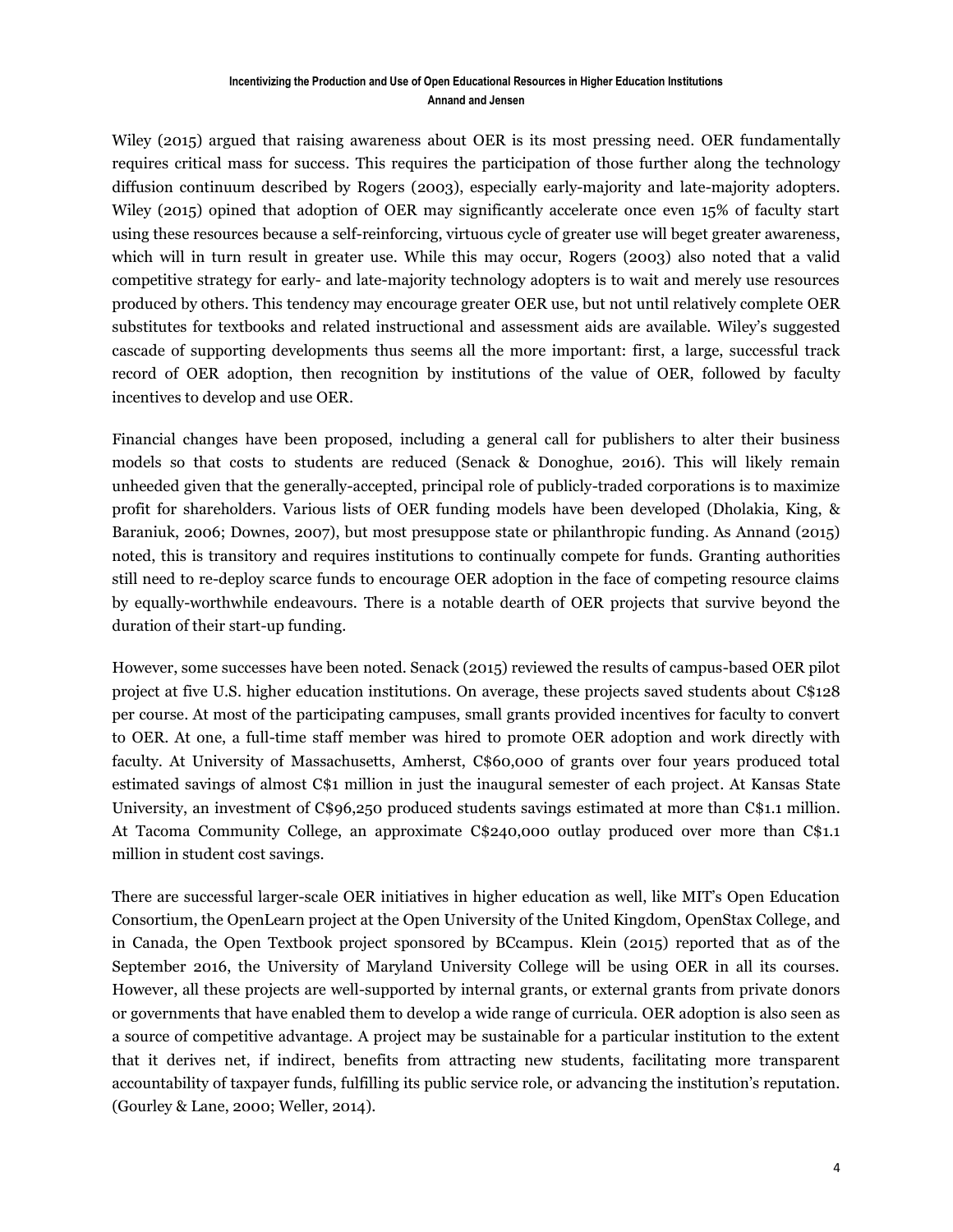Some changes to the general financial model of OER production and use have been proposed. Cost efficiencies could be realized by centralizing OER aggregation and distribution, and forming membershipbased consortia (Stacey, 2010; Atkins, Brown, & Hammond, 2007). De Langen (2013) suggested a nonmonetary exchange process where reciprocal services would be provided by institutional participants. The state would contribute some funds toward this, because students (and thus indirectly, taxpayers) would benefit from quality assurance processes this cash provided. Kortemeyer (2013) argued that an independent, user-pay equivalent of iTunes could be constructed to provide a common platform for combining and cataloguing OER, while perhaps providing a small financial reward to producers whose work is downloaded. Because resources would be accessible to a large number of users, only a small user fee per download would be required to sustainably fund the model.

These models or variants may eventually succeed, but at present there appear to be few if any functioning examples in the literature about how the adoption of OERs can result in stable, measurable, direct, internally-generated net revenue streams for higher education institutions, despite the large amounts of money spent on educational material each year and the potential cost savings for students. Developing a sustainable financial model for a process that in the end gives its product away is a critical issue for the OER movement (Wiley & Gurrell, 2009; Barrett, Grover, Janowski, van Lavierena, Ojoa, & Schmidta, 2009; Atkins, Brown, & Hammond, 2007; Weller, 2014).

The case study described below illustrates an exception to this quandary. It describes the development of an OER textbook now used in an undergraduate introductory financial accounting course offered by Athabasca University's Faculty of Business.

## **Description of the Project**

Athabasca University is located in Alberta, Canada. It has been accredited by the Middle States Commission on Higher Education since 2006. Since its formation in the 1970s as Alberta's fourth research-based, publicly-funded university, its mission has been to reduce barriers that traditionally restrict access to university-level education. To accomplish this, the institution has adopted open access policies in its undergraduate courses—for instance, offering courses almost exclusively by online education; admitting any adult regardless of prior education; arranging comprehensive transfer credit arrangements with other educational institutions; and pioneering work in prior, non-formal learning assessment for university credit. Many students work full-time and have other significant obligations, like supporting families. The average age of students is around 30 years. Most students study part-time. The University provides all instructional material including textbooks to students as part of their course fees.

Because of the self-paced nature of undergraduate courses, students need to be provided with additional resources and assistance. The University spends a considerable amount of time and financial resources preparing course materials or in many courses, "wrapping" additional resources around commerciallyproduced textbooks. A course production team generally consists of a contracted subject matter expert (SME), the course coordinator (a full-time faculty member, who may also act as SME), an editor/instructional designer, copyright officer, and instructional media technologist.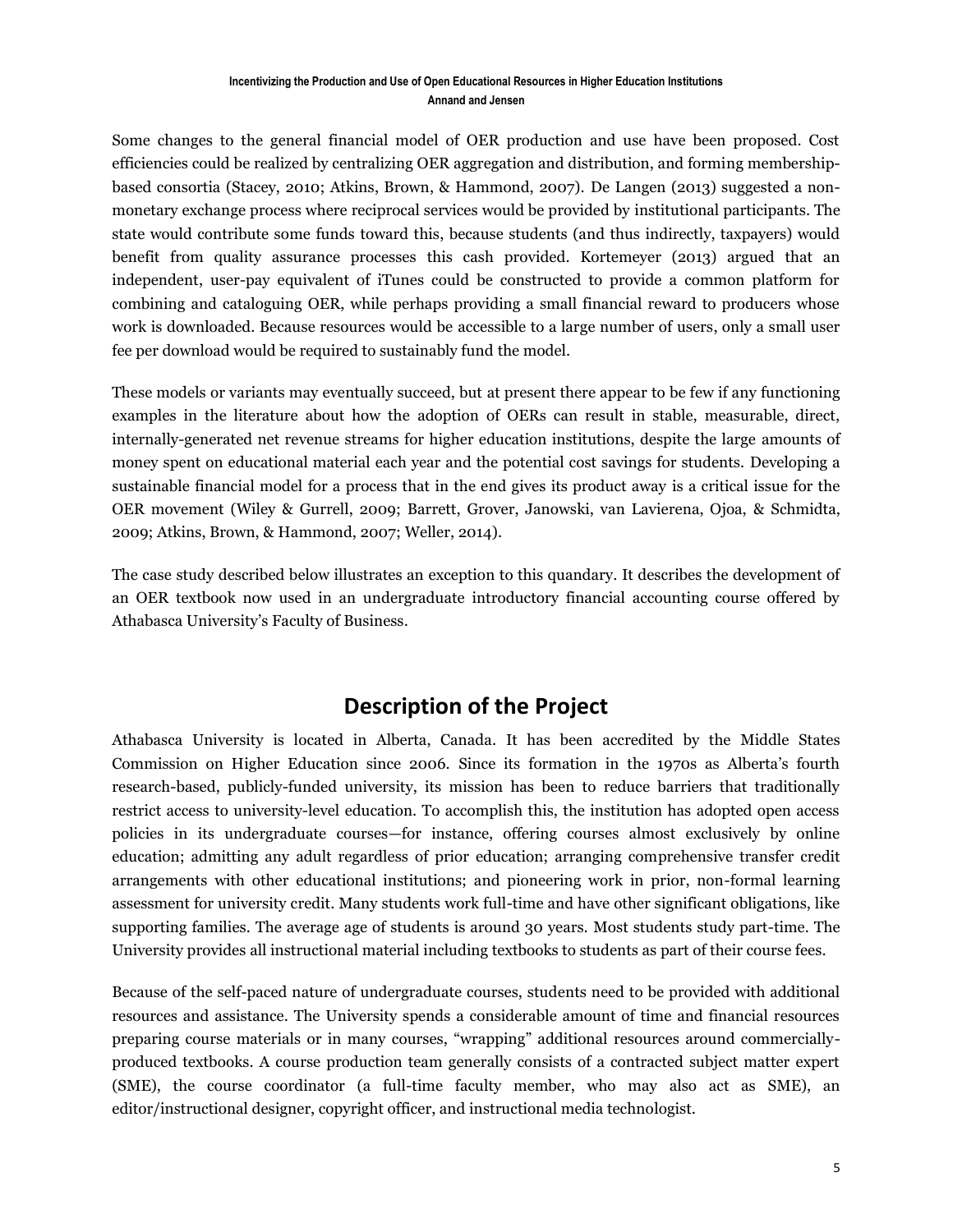The University's Faculty of Business offers an introductory financial accounting course as a requirement of its undergraduate business programs. The course consistently ranks as one of the top three courses at the institution in terms of annual enrolments. At present, about 1,500 students register for the course each year. Two editions of a commercial textbook were used in the course from 1989 to 2000. For several reasons, the publisher decided not to produce a third edition and in the mid-1990s the copyright reverted to the original author, Henry Dauderis. Shortly thereafter, Dauderis agreed that the textbook could be revised by (institution) and that this third edition could be used in its introductory financial accounting course. A small royalty was paid to the author.

Annual enrolments in the course were about 1,000 at that time. The University could purchase an equivalent commercial textbook for about C\$55. Publishing the print-based text in-house reduced variable production costs to about C\$30 per text, including royalties. Projected savings were estimated to be about C\$75,000 over the estimated three-year life of the text before the next revision would be necessary. An estimated C\$55,000 of one-time editing and production staff time was needed to convert, update, and edit this revised third edition. As a result of the estimated C\$20,000<sup>1</sup> cost savings in the first three-year life cycle alone, the University committed funds and staff to the conversion process.

The third edition was published by Athabasca University Press in 1999. Copyright remained with the original author and there was no attempt to make the finished product available as an OER. However, a beneficial by-product of this process was that the university created and retained the digital files for the third edition of the text and ancillary materials (approximately 1,400 pages in all). The third edition was used in the introductory financial accounting course from 2000 to 2003, until a new faculty member took over the course and replaced the text with one purchased from a commercial publisher for a package price of about C\$230 per student (the package included web-based assessment). Meanwhile, the digital files of the third edition text were stored for over a decade.

In 2012, one of us (Annand) began to update and extensively revise these digital files. A fourth edition of the text was co-authored with (Dauderis) in 2014, who agreed to license this edition as an open educational resource under a CC-BY-SA-NC license<sup>2</sup> .

Besides the pre-existence of digital files to work with, there were several factors that made this an attractive OER project:

- 1. There are few, if any, comprehensive introductory financial accounting texts available as OER.
- 2. Introductory financial accounting is a staple of postsecondary business programs worldwide so the potential market for adoption is large.

 $\overline{a}$ 

<sup>1</sup> (\$55 – C\$30) x 1,000 registrations per year x 3 years = C\$75,000 – 55,000 = C\$20,000

<sup>&</sup>lt;sup>2</sup> Re-use, adaptation, and dissemination of derivatives requires attribution to the original authors. Derivative works must be similarly licenced. Production of only non-commercial works is permitted, unless by express consent.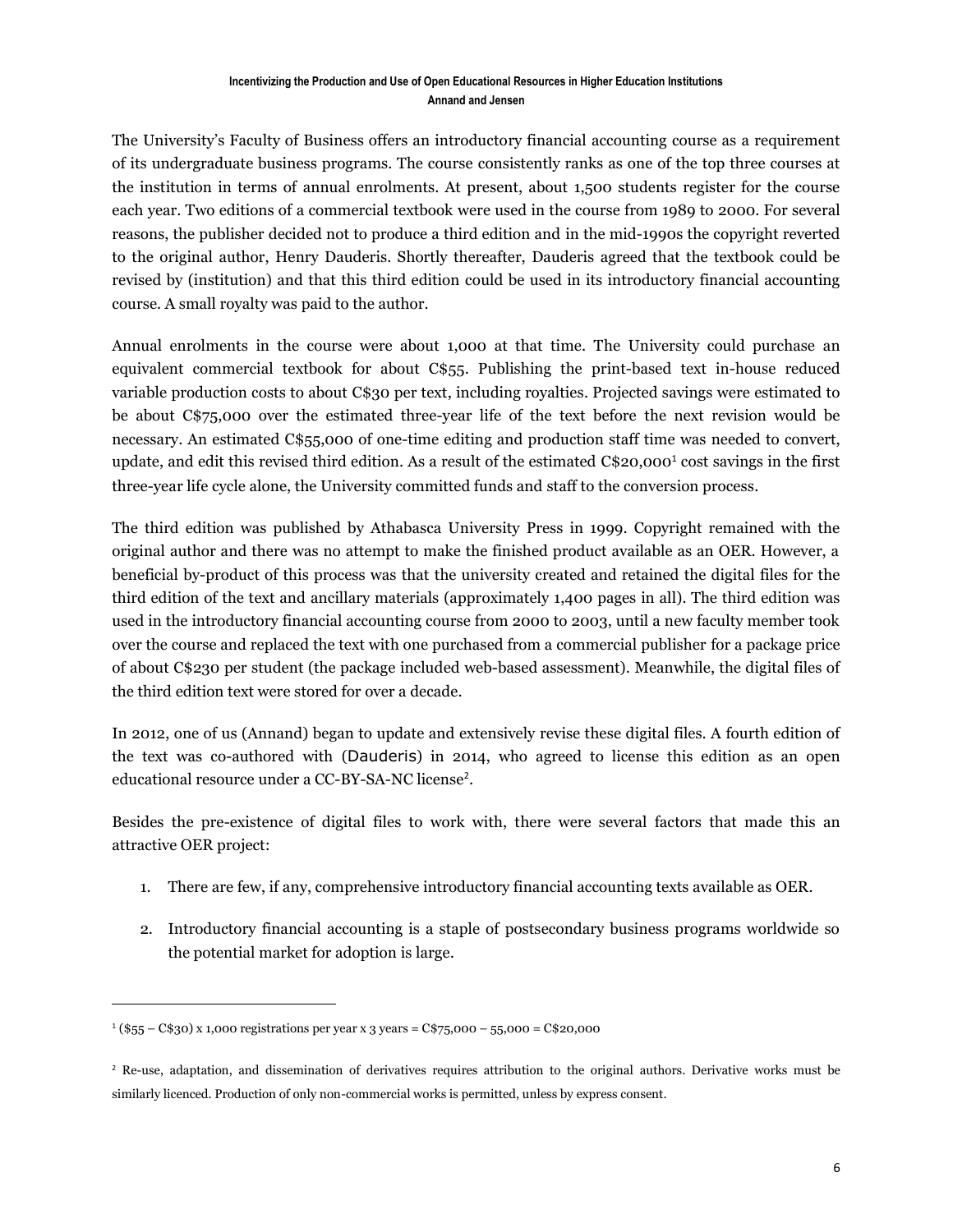3. In 2010, Canada adopted International Financial Accounting Standards (IFRS). These prescribe reporting and disclosure requirements for most entities' financial statements in the great majority of nations. In addition, U.S. generally accepted accounting principles are gradually converging with IFRS. Thus the accounting principles described in the text are applicable to a large and growing number of countries.

On completion, the resources were submitted in .docx and .pdf formats to several OER repositories (ocw.athabascau.ca; MERLOT; BCcampus Open Textbook Project), though access to the complete solutions manual is restricted to vetted instructors.

In the meantime, this article's other author (Jensen) reviewed and managed the adaptation of the textbook for use in the University's introductory financial accounting course. The University, the copyright holder, and a third-party online learning software developer entered into agreements whereby the software developer converted the OER text to .html format and linked this to a proprietary, relatively sophisticated, commercially-hosted database. Algorithmically-generated problems and extensive tailored feedback are coupled with individualized tracking of student progress and performance. Results are linked back into the University's learning management system. The latter has been noted as an important feature for faculty (Kortemeyer, 2013).

The conversion to OER textbook material occurred in 2013. Student completion and pass rates in the OER and previous non-OER versions of the course were compared. 6.41% fewer students withdrew from the OER version of the course. Of those students who completed the course, there was no difference in the number of students who passed in each version (86%). Similar assessments were used in both versions of the course. These results parallel those of Hilton and Laman (2012), who likewise found that use of OER produced similar or better learning outcomes. However, as they also acknowledged, it is difficult to determine causality.

From an economic standpoint, the incremental cash outlay to the University as a result of incorporating the OER text into the introductory financial course is negligible. Pre-existing digital files from the third edition were available. The instructional materials were adapted by faculty as part of their normal workload. This is recognized as valid scholarly and research activity by the institution. In addition, because the material was to be used in an actual course, it was subjected to the normal quality assurance processes of the Faculty of Business.

As with the original project, cost savings to (institution) are significant because all instructional material continues to be provided to students as part of tuition fees. The cost of purchasing an equivalent commercially-available text and ancillary material is C\$229 per registration in early 2017, and yearly enrolments in the introductory financial accounting course have remained at about 1,500 students. Under the terms of the agreement with the commercial software developer, the University is charged C\$84 per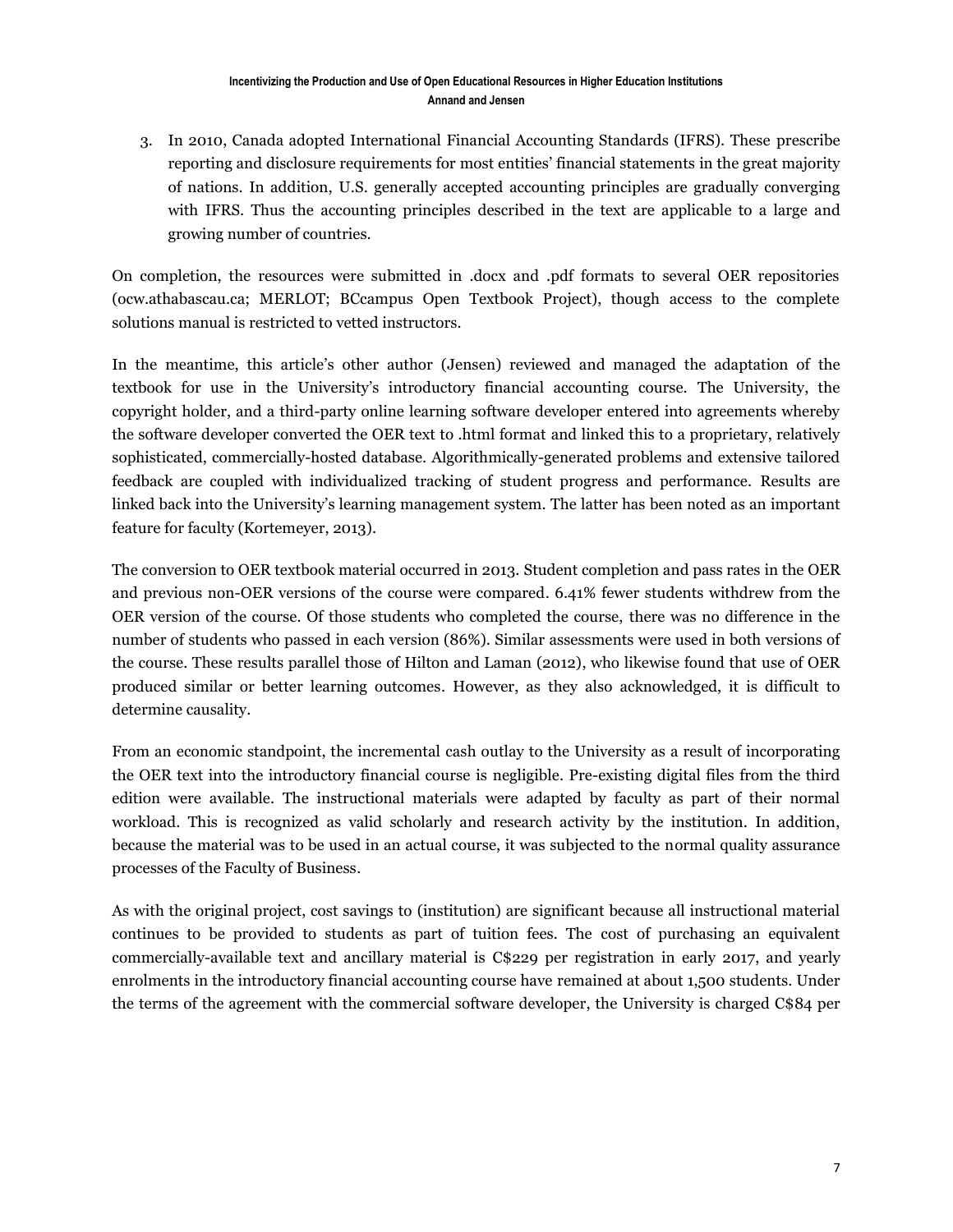registration for the online, enhanced student evaluation and feedback. The cost savings to the University amount to about C\$217,500 per year<sup>3</sup>.

Under this model, the value of the traditional "education content" of the text is zero, because the text and selected solutions will continue to be offered as freely-available OER within several openly-accessible repositories. It is as yet unknown whether other institutions and their faculty will consider the C\$84 fee for the additional online review and feedback component a reasonable value proposition. They may opt for the basic model: a freely-available OER text in e-book format (or about C\$30 as a print-on-demand textbook).

Several factors made this project feasible, including the availability of digital files that facilitated revision; the agreement of the copyright holder to release these materials under a Creative Commons licence; and institutional incentives to facilitate OER production and use. However, the most important factor for success is that course materials are provided to students as part of their tuition fees. Any savings accrue to the institution. The University therefore has a strong economic incentive to use OER, especially within high-enrolment courses.

Externally, there have been two broad types of educators interested in using the introductory financial accounting OER:

- 1. Accounting educators from developing countries who are primarily motivated by a philanthropic desire to reduce costs to students by replacing an expensive textbook with a free, adequate alternative from OER repositories.
- 2. Canadian higher institution administrators and faculty interested in combining the OER textbook with the commercial learning enhancement tools.

To date, the most common stumbling block to adoption by external parties is lack of chapter-by-chapter slide show summaries for use in-class by instructors. As a result, the third-party commercial provider is now funding development of these.<sup>4</sup> They will be made available as part of either the bundled product from the third-party software provider, or the completely-free OER version residing in various repositories.

The ability to freely adapt the OER textbook material does not seem to have been a significant adoption factor. For both user types, the main attraction appears to be the availability of a relatively complete resource. This may be a function of the nature of introductory financial accounting itself, particularly its generally prescriptive nature, the well-established and entrenched practice of double-entry bookkeeping

 $\overline{a}$ 

<sup>3</sup> (C\$229 – 84) x 1,500 yearly enrolments = C\$217,500

<sup>4</sup> The software developer can market the online text and enhanced assessment and feedback features to other post-secondary institutions.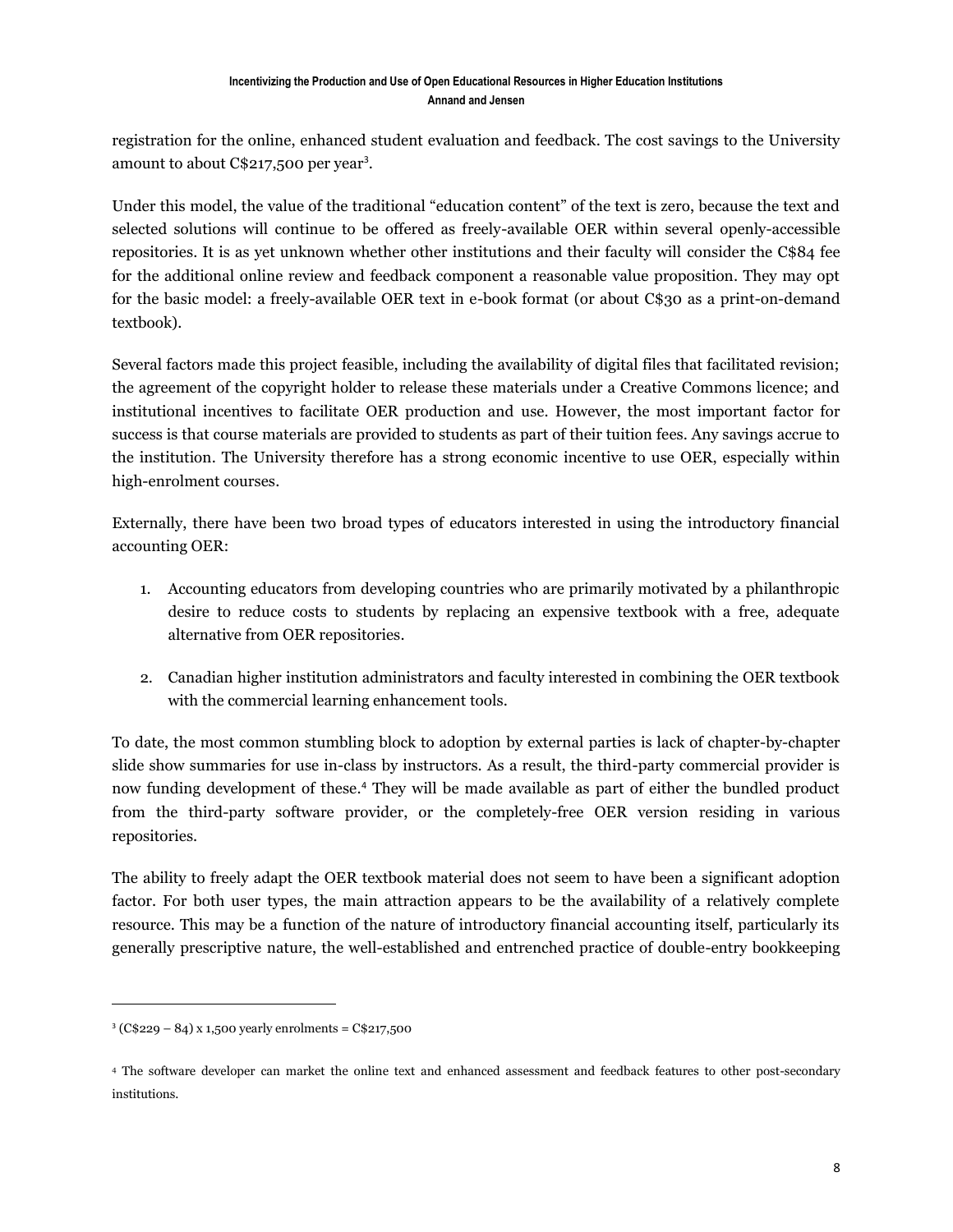underlying the content, the similar curricula requirements of professional accounting organizations or governments, and the growing ubiquity of IFRS-based generally accepted accounting principles.

On the other hand, behavioural economics may be at play. Lacking incentives from their institutions like release time, recognition, and production assistance to create or adapt relatively comprehensive OER themselves, these academics want a fully-formed resource complete with adequate instructional aids to reduce needed effort and time on their part.

# **Analysis**

The commercial publishing industry is an historical artifact. It originally provided the technology for the first mass distribution of the written word several hundred years ago when there were no alternatives. This radically reduced the cost of books, and was a boon to higher education and its students. The separation of knowledge creation by faculty from recording and distribution activities provided by publishers was economically useful and rational. Students benefitted from the arrangement by greater access to knowledge at a lower price. This value-added activity of commercial publishing continued for many years, despite the fact that the purchasing decision was made by an intermediary (the professor) while the purchase price was paid by the final consumer (the student).

Digitization and the Internet have radically changed the economics of knowledge production and distribution over the last two decades. But the ancient publishing model continues to exist in its essential form. Faculty select the textbooks used in their courses and thus make the financial decisions. The final consumers—students—pay. Allen and Seaman (2014) found that faculty select textbooks but students pay for these separately in 97% of surveyed institutions.

Publishers are thus primarily motivated by the needs of financial decision makers—faculty members—and not the purchasers. For faculty, commercial products provide free in-class presentation resources, exam banks, adaptive learning systems, and other features that make the teaching process easier. That is why these ancillary resources are such an important selling feature of any textbook. For-profit publishers provide these, and employ large numbers of sales representatives and other staff to assist faculty and otherwise reduce workload that can be devoted to other scholarly activities (Senack, 2014). Students pay for these features.

Pitt (2015) cited various examples where reducing student costs by adopting OER was seen as an important motivator of many educators, especially in U.S. community colleges with a large segment of economically disadvantaged learners. But in general, costs to students are only considered important when several other selection criteria have been satisfied. Allen and Seaman (2016) noted that the most compelling reason for faculty to consider OER adoption was the potential cost savings to students. 87% of faculty cited this factor as important or very important. However, when forced to rank cost as a selection factor, it was reported as very unimportant in their final decision. The fact that the cost of textbooks is not borne by those making the textbook selection decision is the most reasonable explanation for this.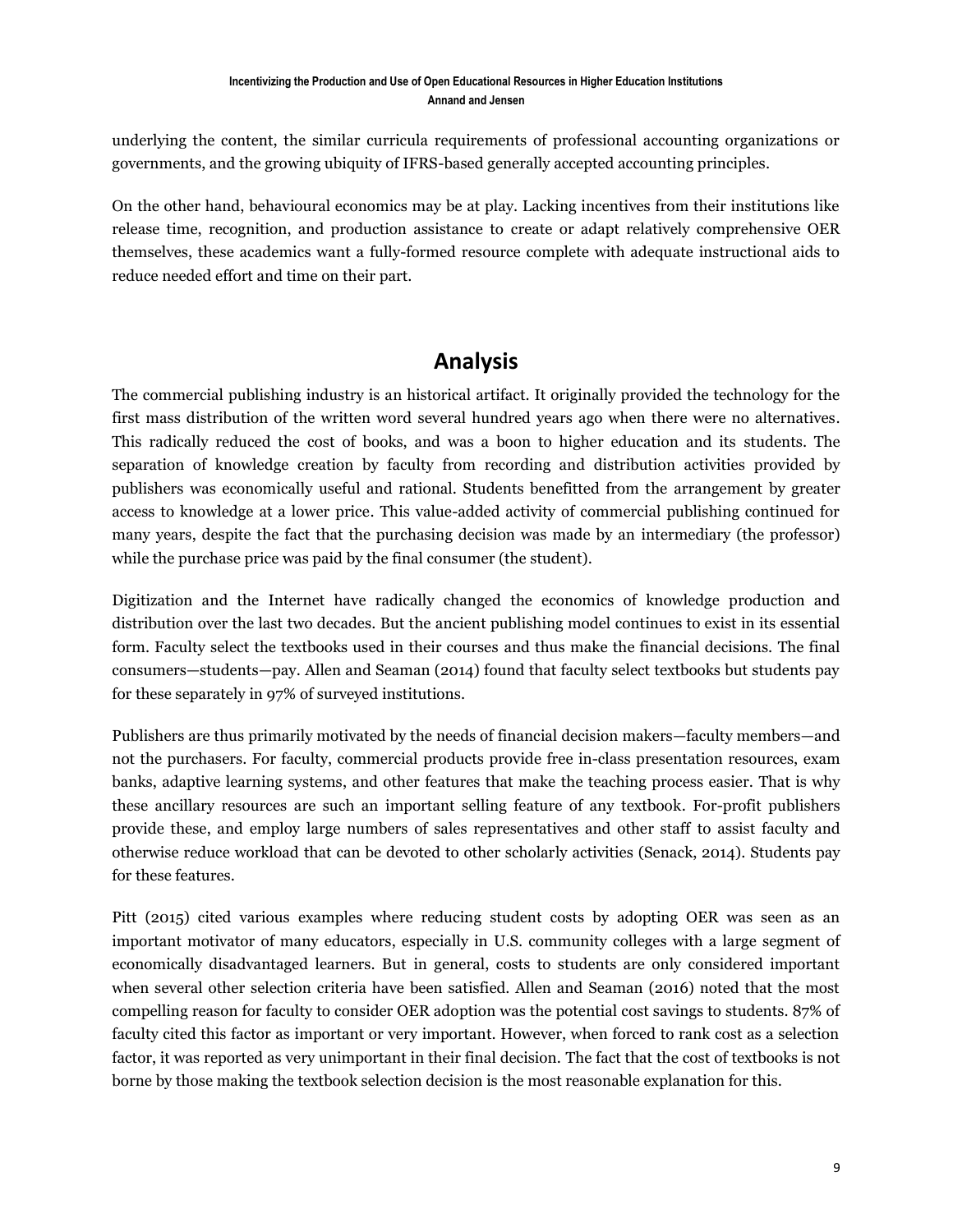It is also described as one barrier among many to OER adoption (Weller, 2014; Senack, 2015; Senack & Donoghue, 2016). In our view, however, this is the *essential* problem. New means of textbook production and distribution have evolved, and related costs have radically declined. However, textbook prices have not commensurately decreased because final consumer preferences have little effect on the market. Student interests are essentially ignored because they do not make the purchasing decision. The misalignment of the financial interests of faculty, their educational institutions, and students fundamentally accounts for the current characteristics of the post-secondary textbook market and resulting limitations on OER use. Lack of direct interaction between student consumers and commercial publishers, and market concentration in the hands of only a few firms inhibits price competition and thwarts operation of normal market forces (Senack, 2015; Senack & Donoghue, 2016). It also can largely explain why OER is being adopted so slowly in the academy. Financial incentives are stacked in favour of commercial textbooks.

The key question is how this can be rectified. Fortunately, as is often the case in the field of behavioural economics, small changes can produce significant results. One option would be to remove the intermediaries (faculty members) from the purchasing process by letting students decide what textbook, if any, to use. This does not seem feasible and creates obvious problems for instructors and the educative process. Further, the degree-granting monopoly granted to higher education institutions means that their administrators and faculty will stay involved in the educative process for the foreseeable future, including textbook selection decisions.

What is needed, it is argued here, is a means to align the financial interests of the intermediaries (faculty and their institutions) and final consumers. Governments could decree that lower-cost OER be used by publicly-funded higher education institutions whenever possible, but this may be impractical in some fields and is open to interpretation. It also might be considered an infringement on academic freedom. As Annand (2015) argued, campaigning for additional government funding to encourage production and use of OER merely re-directs public money from one worthwhile endeavour to another, overall. As the case study described above illustrates, the most reasonable and feasible means to align the financial interests of intermediaries and final consumers in the post-secondary textbook market is for governments to decree that publicly-funded institutions should include the cost of all learning materials in their tuition fees.

On the face of it, this would seem like an irrelevant change and another administrative burden. Institutions would merely add the cost of commercially-produced textbooks to their fees. However, the important behavioural implication is that any subsequent cost reductions would be realized by the institution. Most higher education institutions have a strong incentive to reduce costs whenever possible in the face of budget constraints. Institutional administrators can choose to pass savings from OER use along to students by lowering fees, but based on past experience, they are much more likely to retain these to forestall further tuition hikes in the face of escalating costs in other areas. In the case study at hand, there have been virtually no complaints about cost savings remaining with the institution. Likely, this has not occurred because the quality of the instructional resources is perceived by students as equivalent or better.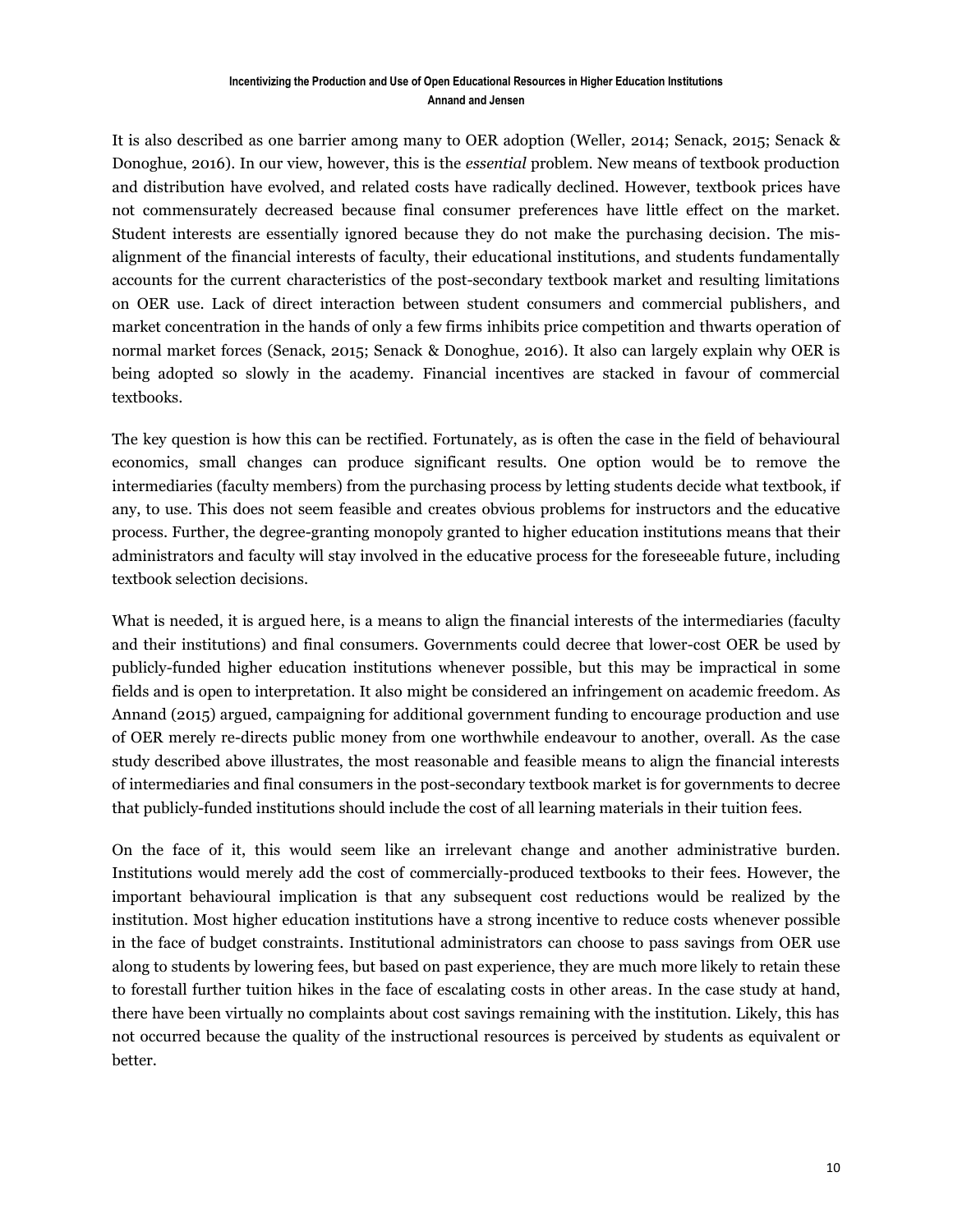Realizing the potential savings that could accrue to the institution would prompt administrators to implement policies that encourage faculty to develop and adopt OER. By and large, educators are amenable to this in principle (Pitt, 2014). With appropriate internal incentives, most resistance to greater OER adoption should gradually decrease.

# **Conclusion**

Several factors have been important for the successful development of the OER accounting text described herein. First, Athabasca University benefits financially from the development and use of OER. Operating costs are lowered when OER is adopted because the University's tuition fees include the costs of all instructional materials. Second, developing instructional material is recognized as valid scholarly activity for the University's faculty members. As a result, institutional needs (lower production costs) have been aligned with individual faculty incentives, and production and use of OER is encouraged.

A means to encourage more wide-scale behavioural change has also been proposed: governments should require that universities and colleges include the cost of textbooks in their tuition fees. This is necessary to align incentives for institutions, their faculty, and students to adopt OER.

The proposal does not prescribe a particular organizational form for the OER market. It merely provides the necessary foundation for the evolution of many possible OER production and distribution models. Once competing interests are aligned, any number of models for creating self-sustaining OER revenue streams can be developed. As Tuomi (2013) opined, many different types of OERs can help students learn. With appropriately-structured financial incentives, OER production and use could nimbly and economically adapt to the continuous changes in information and communication technology.

Kortemeyer (2013) observed that iTunes was successful because digitization and the advent of the Internet enabled a new, more efficient market for music creation and distribution. It provided consumers access to a wider range of music at a lower cost and thereby increased demand. But the crucial success factor was that the financial interests of music producers and consumers were aligned. Since the financial benefits were directly realized by consumers, successful music providers responded to the opportunity. Change occurred rapidly. Similarly, an OER equivalent of iTunes or any other model that may evolve is only feasible if the financial interests of students are aligned with those of their institutions and related faculty. The potential savings will encourage both the production and use of OER in as-yet to be realized forms, or make existing initiatives more successful and financially self-sustaining.

One possibility is that third-party for-profit service providers may be involved. The case study described above used the technical capabilities of a commercial online assessment provider to produce value-added activity in the form of sophisticated review and feedback. But importantly, the overall cost of instructional resources to the institution was significantly reduced. Also, and unlike the commercial publishing industry as a whole, the feature is not inextricably bundled with OER content. Other institutions and faculty are able to decide whether these discrete third-party functions are valuable enough to warrant the additional cost. There is no inherent bias against de-bundling the online version of the text from the thirdparty assessment material. Relatively complete, free, stand-alone OER resources are available from several repository sites.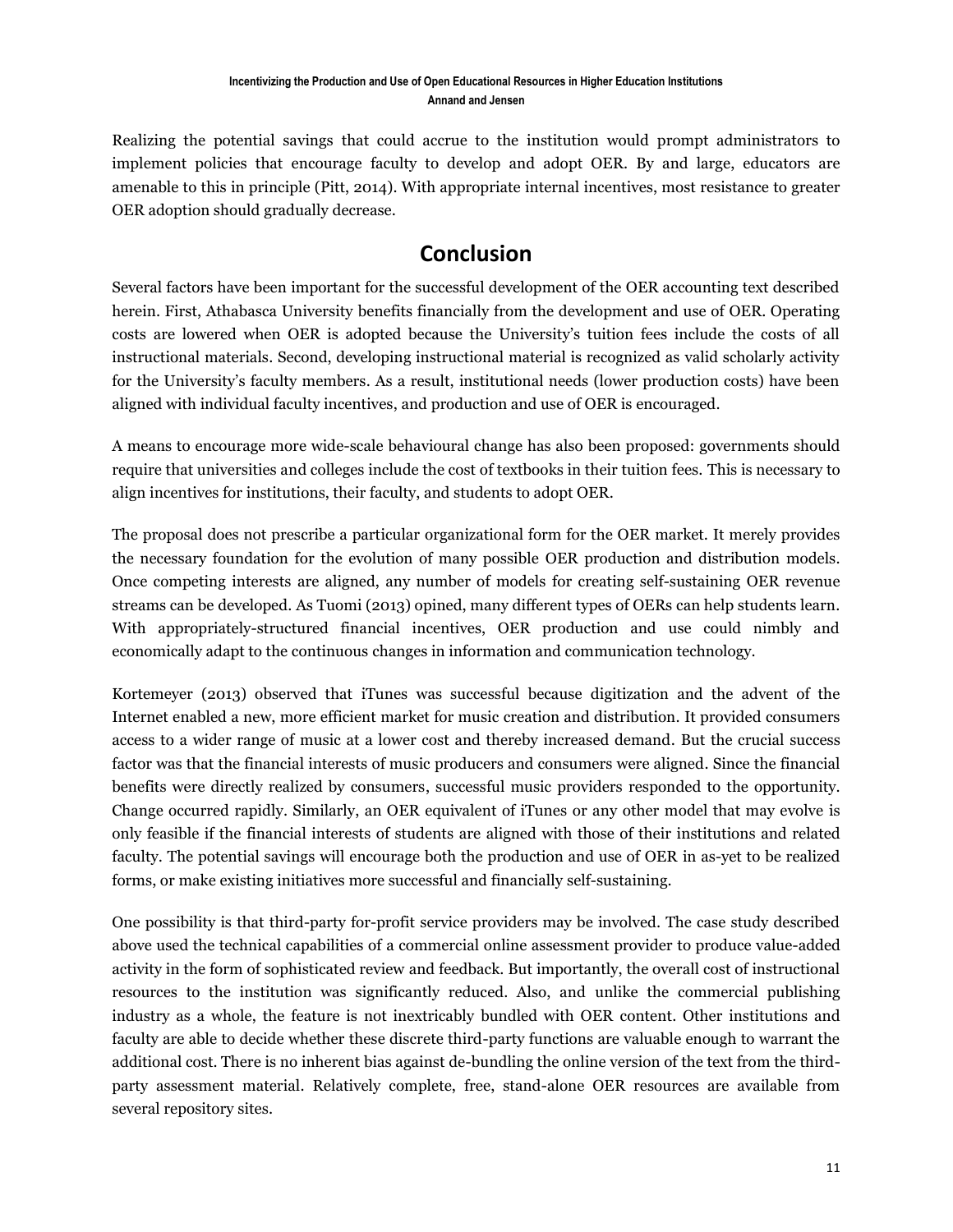Once the financial interests of students, faculty, and educational institutions are aligned, any number of models could create self-sustaining OER revenue streams that will benefit higher education institutions and their students. With appropriately-structured financial incentives, OER production and use can flourish.

# References

- Allen, I. & Seaman, J. (2014). *Opening the curriculum: Open educational resources in U.S. higher education, 2014*. Report published by Babson Survey Research Group. Retrieved from <http://www.onlinelearningsurvey.com/reports/openingthecurriculum2014.pdf>
- Allen, I. & Seaman, J. (2016). Opening the textbook: Educational resources in U.S. higher education, 2015-16. Report published by Babson Survey Research Group. Retrieved from [http://www.onlinelearningsurvey.com/oer.html.](http://www.onlinelearningsurvey.com/oer.html)
- Annand, D. (2015). Developing a sustainable financial model in higher education for open educational resources. *International Review of Open and Distributed Learning, 16*(5). Retrieved from <http://www.irrodl.org/index.php/irrodl/article/view/2133>
- Armellini, A., & Nie, M. (2013). Open educational practices for curriculum enhancement. *Open Learning, 28*(1), 7-20. Retrieved from<http://dx.doi.org/10.1080/02680513.2013.796286>
- Atkins, D., Brown, J., & Hammond, A. (2007). *A review of the open educational resources (OER) movement: Achievement, challenges, and new opportunities*. Report to the William and Flora Hewlett Foundation. Retrieved from [http://www.hewlett.org/uploads/files/ReviewoftheOERMovement.pdf.](http://www.hewlett.org/uploads/files/ReviewoftheOERMovement.pdf)
- Barrett, B., Grover, V., Janowski T., van Lavierena, H., Ojoa, A. & Schmidta, P. (2009). Challenges in the adoption and use of OpenCourseWare: Experience of the United Nations University. *Open Learning, 24*(1), 31-38. Retrieved from <http://www.tandfonline.com/doi/abs/10.1080/02680510802627803#.U7bn1fldU8k>
- Bossu, C. & Tynan, B. (2011). [OER: new media on the learning landscape.](http://0-eds.a.ebscohost.com.aupac.lib.athabascau.ca/eds/viewarticle?data=dGJyMPPp44rp2%2fdV0%2bnjisfk5Ie46bNIs6u3S6%2bk63nn5Kx94umrefDqvkutp7BHsKavTJ6quEqxsLFJnsbLPvLo34bx1%2bGM5%2bXsgeKzq0quq69IsamyTbOc6nns3bt97Jziervb4nqk6t9%2fu7fMPt%2fku0%2bwra5Jsam3PuTl8IXf6rt%2b8%2bLqjOPu8gAA&hid=4203) *On the Horizon*, (19)4, 259-267. Retrieved from<http://www.emeraldinsight.com/journals.htm?articleid=1953822>
- Butcher, N. & Hoosen, S. (2012). *Exploring the business case for open educational resources*. Commonwealth of Learning[. Retrieved from http://oasis.col.org/handle/11599/57](http://oasis.col.org/handle/11599/57)
- College Board Advocacy and Policy Center. (2016). Trends in college pricing 2015/16. New York: College Board. Retrieved from [https://trends.collegeboard.org/college-pricing/figures-tables/average](https://trends.collegeboard.org/college-pricing/figures-tables/average-estimated-undergraduate-budgets-2015-16)[estimated-undergraduate-budgets-2015-16](https://trends.collegeboard.org/college-pricing/figures-tables/average-estimated-undergraduate-budgets-2015-16)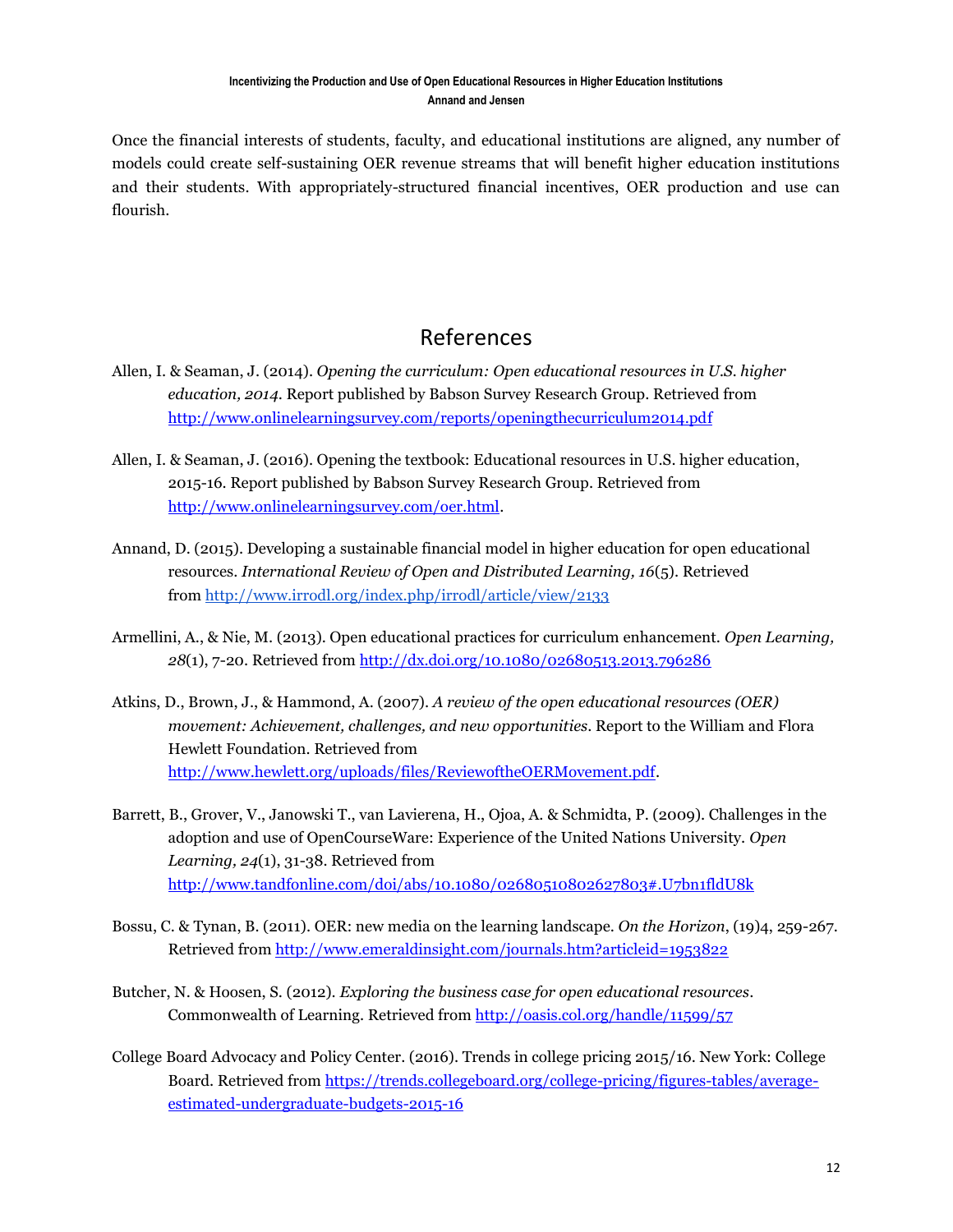- de Langen, F. (2013). Strategies for sustainable business models for open educational resources. *International Review of Research in Open and Distributed Learning*, *14*(2). Retrieved from <http://www.irrodl.org/index.php/irrodl/article/view/1533/2485>
- de los Arcos, B., Farrow, R., Perryman, L.-A., Pitt, R. & Weller, M. (2014). *OER evidence report 2013- 2014.* OER Research Hub. Retrieved from<http://oerresearchhub.org/about-2/reports/>
- Dholakia, U., King, W., & Baraniuk, R. (2006). What makes an open education program sustainable? The case of connexions. *Connexions cns.org.* Retrieved from [https://oerknowledgecloud.org/sites/oerknowledgecloud.org/files/36781781.pdf.](https://oerknowledgecloud.org/sites/oerknowledgecloud.org/files/36781781.pdf)
- Downes, S. (2007) Models for sustainable open educational resources. *Interdisciplinary Journal of Knowledge and Learning Objects, 3*, 29-44. February 27, 2007. NRC *50353.* Retrieved from <file:///C:/Users/Public.08D011/Downloads/5764249.pdf>
- Feldstein, M. (2014, Aug 18). OER and the future of knewton. *e-Literate*. Retrieved from <http://mfeldstein.com/oer-future-knewton/>
- Fischer, L., Hilton, J., III, Robinson, T., & Wiley, D. (2015). A multi-institutional study of the impact of open textbook adoption on the learning outcomes of post-secondary students. *Journal of Computing in Higher Education, 27* (3), pp. 159-172. Retrieved from [http://link.springer.com/article/10.1007/s12528-015-9101-x/fulltext.html.](http://link.springer.com/article/10.1007/s12528-015-9101-x/fulltext.html)
- Gourley, B. & Lane, A. (2009). Re‐invigorating openness at The Open University: The role of open educational resources*. Open Learning 24*(1), 57-65. Retrieved from <http://www.tandfonline.com/doi/full/10.1080/02680510802627845#.U7WgLfldU8k>
- Iioshyi, T. & Kumar, M. (2008). Conclusion. In T. Iioshyi and M. Kumar (eds.) *Opening Up Education.*  Cambridge, MA: MIT Press.
- Jhangiani, R., Pitt, R., Hendricks, C., Key, J., & Lalonde, C. (2016). Exploring faculty use of open educational resources at British Columbia postsecondary institutions. *BCcampus Research Report*. Retrieved from [https://bccampus.ca/files/2016/01/BCFacultyUseOfOER\\_final.pdf.](https://bccampus.ca/files/2016/01/BCFacultyUseOfOER_final.pdf)
- Klein, G. (2015, August 27). Embedded digital resources are in, traditional text out at UMUC. *WCET Frontier.* Retrieved from [https://wcetfrontiers.org/2016/02/18/oer-at-umuc/.](https://wcetfrontiers.org/2016/02/18/oer-at-umuc/)
- Kortemeyer, G. (2013) Ten years later: Why open educational resources have not noticeably affected higher education, and why we should care. *Educause Review,* Nov/Dec 2013. Retrieved from [http://er.educause.edu/articles/2013/2/ten-years-later-why-open-educational-resources-have](http://er.educause.edu/articles/2013/2/ten-years-later-why-open-educational-resources-have-not-noticeably-affected-higher-education-and-why-we-should-care)[not-noticeably-affected-higher-education-and-why-we-should-care.](http://er.educause.edu/articles/2013/2/ten-years-later-why-open-educational-resources-have-not-noticeably-affected-higher-education-and-why-we-should-care)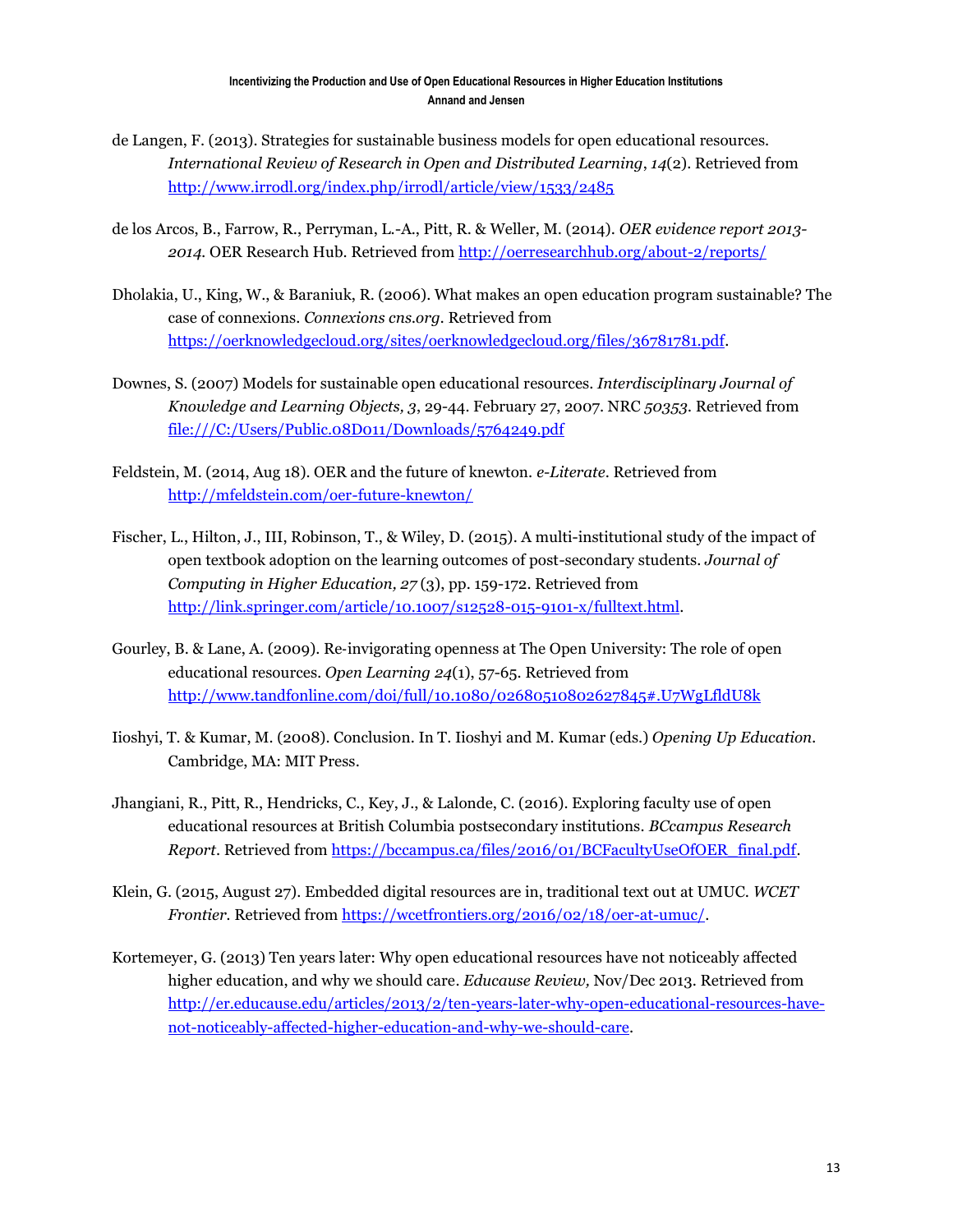- McGreal, R., Anderson, T., & Conrad, D. (2015). Open educational resources in Canada 2015. *The International Review of Research in Open and Distributed Learning, 16*(5). Retrieved from [http://www.irrodl.org/index.php/irrodl/article/view/2404.](http://www.irrodl.org/index.php/irrodl/article/view/2404)
- Okonkwo, C. (2012). A needs assessment of ODL educators to determine their effective use of open educational resources. *International Review of Research in Open and Distributed Learning, 13*(4). Retrieved from<http://www.irrodl.org/index.php/irrodl/article/view/1316>
- Pitt, R. (2015). Mainstreaming open textbooks: Educator perspectives on the impact of OpenStax College open textbooks. *International Review of Research in Open and Distributed Learning, 16*(4), pp. 133-155. Retrieved from<http://www.irrodl.org/index.php/irrodl/article/view/2381>
- Plotkin, H. (2010). *Free to learn: An open educational resources policy development guidebook for community college governance officials.* San Francisco: Creative Commons. Retrieved from <https://wiki.creativecommons.org/images/6/67/FreetoLearnGuide.pdf>
- Rogers, E. M. (2003). *Diffusion of innovations* (5th ed.). New York, NY: Free Press.
- Ruth, D. & Boyd, J. (2016, January 20). OpenStax already saved students \$39 million this academic year. *Rice University News & Media.* Retrieved from [http://news.rice.edu/2016/01/20/openstax](http://news.rice.edu/2016/01/20/openstax-already-saved-students-39-million-this-academic-year/)[already-saved-students-39-million-this-academic-year/.](http://news.rice.edu/2016/01/20/openstax-already-saved-students-39-million-this-academic-year/)
- Sclater, N. (2010). The organizational impact of open educational resources. In U.-D. Ehlers & D. Schneckenberg, (Eds), *Changing Cultures in Higher Education: Moving Ahead to Future Learning*, pp. 485-497. Berlin: Springer-Verlag GmbH.
- Senack, E. (2014). Fixing the broken textbook market: How students respond to high textbook costs and demand alternatives. *Student PIRGs.* Retrieved from [http://www.uspirg.org/reports/usp/fixing](http://www.uspirg.org/reports/usp/fixing-broken-textbook-market)[broken-textbook-market.](http://www.uspirg.org/reports/usp/fixing-broken-textbook-market)
- Senack, E. (2015). Open textbooks: The billion dollar solution. *The Student PIRGs.* Retrieved from: <http://studentpirgs.org/sites/student/files/reports/The%20Billion%20Dollar%20Solution.pdf>
- Senack, E. & Donaghue, R. (2016). Covering the cost. *Student PIRGs.* Retrieved from [http://studentpirgs.org/reports/sp/covering-cost.](http://studentpirgs.org/reports/sp/covering-cost)
- Stacey, P. (2010). Foundation funded OER vs. tax payer funded OER A tale of two mandates. *Open Ed Conference 2010 Proceedings*, Universitat Oberta de Catalunya. Retrieved from <http://openaccess.uoc.edu/webapps/o2/handle/10609/5241>
- Stacey, P. (2013). Government support for open educational resources: Policy, funding, and strategies. *International Review of Research in Open and Distributed Learning*, *14*(2). Retrieved from <http://www.irrodl.org/index.php/irrodl/article/view/1537/2481>